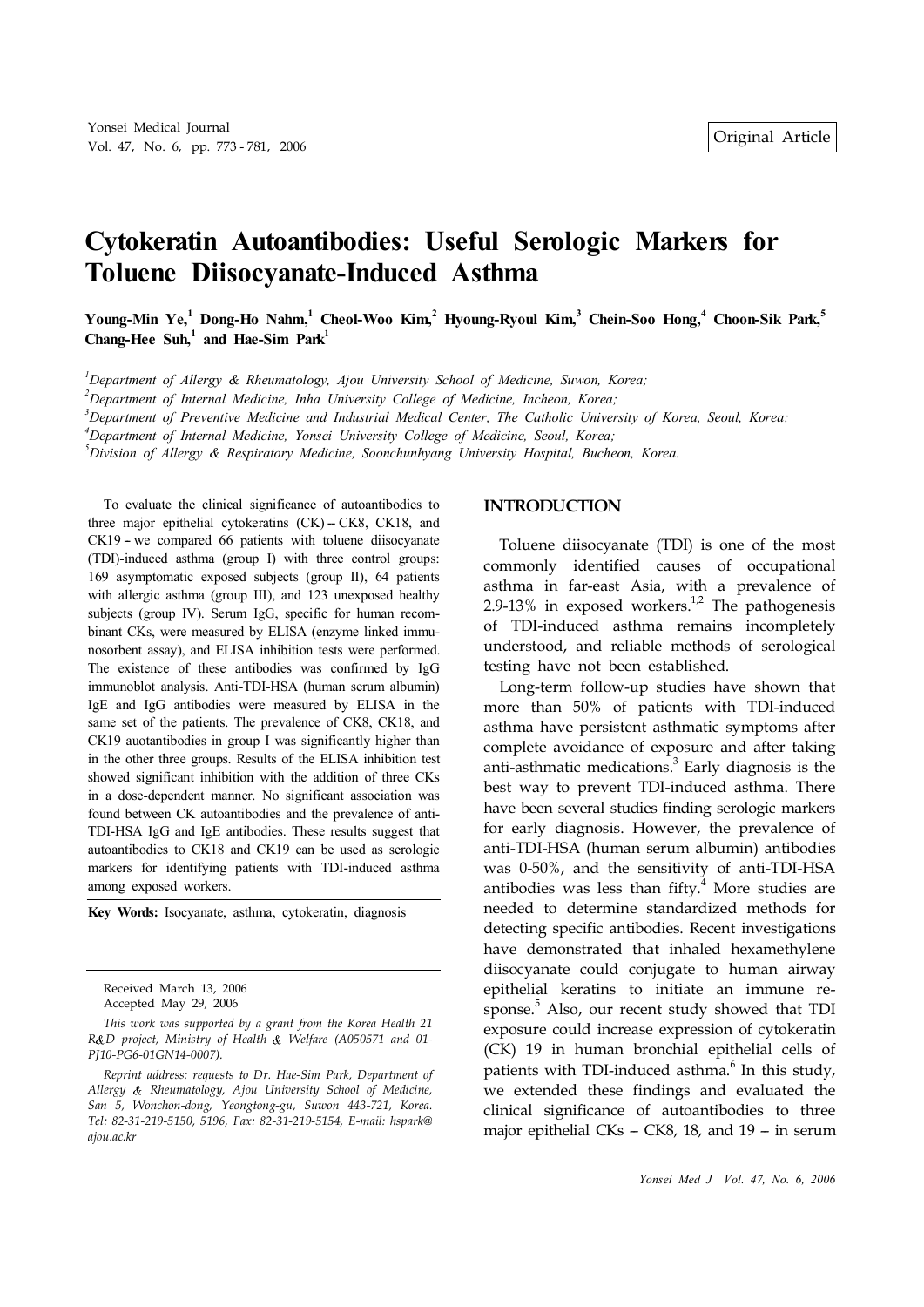samples from patients with TDI-induced asthma, as compared with exposed and unexposed control subjects.

## **MATERIALS AND METHODS**

Sixty-six patients with TDI-induced asthma, confirmed by positive responses to TDI bronchoprovocation, were enrolled and classified as group I. 169 exposed asymptomatic workers (group II), 64 allergic asthma patients that were sensitive to house dust-mite allergens (group III), and 123 unexposed healthy subjects (group IV) were enrolled as control subjects. Atopy was determined by a positive skin test to at least one common inhalant allergen, including house dust mites, tree and pollen mixtures, mugwort pollen, and ragweed pollen, Alternaria (Bencard, Brentford, U.K.). The demographic data of the four study groups are compared in Table 1. Serum samples from group I and III subjects were collected before treatment; all subjects stopped using inhaled or oral steroids four weeks before the study. Subjects underwent an interview, chest radiography, skin-prick test with common inhalant allergens, lung function measurement, and inhalation challenge with methacholine. All subjects gave informed consent, regulated by the Institutional Review of Board of Ajou Medical Center, Suwon, Korea.

# **Bronchial challenge test with methacholine and TDI**

Subjects in groups I and III underwent methacholine bronchial challenge, according to methods previously described. 4 Briefly, aerosols were generated by a DeVilbiss 646 nebulizer, connected to a Devilbiss dosimeter, driven by compressed air (Devilbis Co., Doylestown, PA, USA). Five inhalations of normal saline at 5-min intervals were administered, followed by a series of successively doubled doses of methacholine (0.075-25 mg/mL) until a 20% decrease in  $FEV<sub>1</sub>$  was observed or the maximum dose was given.  $FEV<sub>1</sub>$  was measured 5 min after the beginning of each set of inhalations of aerosolized methacholine. The methacholine  $PC_{20}$  level was determined by interpolation from the dose-response curve. The TDI bronchial challenge test was performed, according to a previously described protocol. 4

## **Preparation of the TDI-HSA conjugate**

2,4-TDI-HSA conjugates were prepared, as described previously, by using a modified version of Tse and Pesce's method.<sup>4</sup> 2,4-TDI (2.4g) was added to 90 mL of 1% HSA in PBS with constant stirring. Aliquots were taken 5, 10, 20, 30, and 40 min after the reaction. Ten milliliters of 1% HSA solution was used as an unconjugated control. Ammonium carbonate (2 M) was added to each aliquot to terminate the reactions. All reactive

|                             | Group I $(n = 66)$ | Group II $(n = 169)$ | Group III $(n = 64)$ | Group IV $(n = 123)$ |
|-----------------------------|--------------------|----------------------|----------------------|----------------------|
| Age (yrs)                   | $42.8 \pm 10.3$    | $41.0 \pm 8.4$       | $31.0 \pm 11.7$      | $37.2 \pm 11.2$      |
| Sex $(M/F)$                 | 46/21              | 125/44               | 34/30                | 70/53                |
| Exposure duration $(yrs)^*$ | $7.43 \pm 4.3$     | $11.53 \pm 7.7$      | <b>NA</b>            | <b>NA</b>            |
| $PC_{20}$ Mch (mg/mL)       | $5.35 \pm 8.4$     | <b>NA</b>            | $4.41 \pm 7.1$       | <b>NA</b>            |
| IgG to                      |                    |                      |                      |                      |
| $CK8^{\dagger}$             | $116 \pm 61.6$     | $52.6 \pm 45.1$      | $76.1 \pm 35.7$      | $76.3 \pm 39.7$      |
| CK18 <sup>†</sup>           | $132.1 \pm 11.22$  | $62.3 \pm 57.3$      | $58.3 \pm 68.1$      | $72.7 \pm 40.2$      |
| CK19 <sup>†</sup>           | $107.7 \pm 30.7$   | $55.2 \pm 56.0$      | $72.7 \pm 40.2$      | $61.6 \pm 37.4$      |

**Table 1.** Demographic Data and Levels of CK8, CK18, and CK19 Autoantibodies

Group I, TDI-induced asthma; Group II, asymptomatic exposed controls; Group III, allergic asthma; Group IV, normal controls. NA not applicaple, All values are presented as mean  $\pm$  SD; PC<sub>20</sub> Mch; methacholine dose at the time of a 20% fall in FEV<sub>1</sub> was observed.  $*_p$  = 0.01,  $*_p$  < 0.05, significant differences in mean IgG levels between subjects with TDI-induced asthma and the other three groups.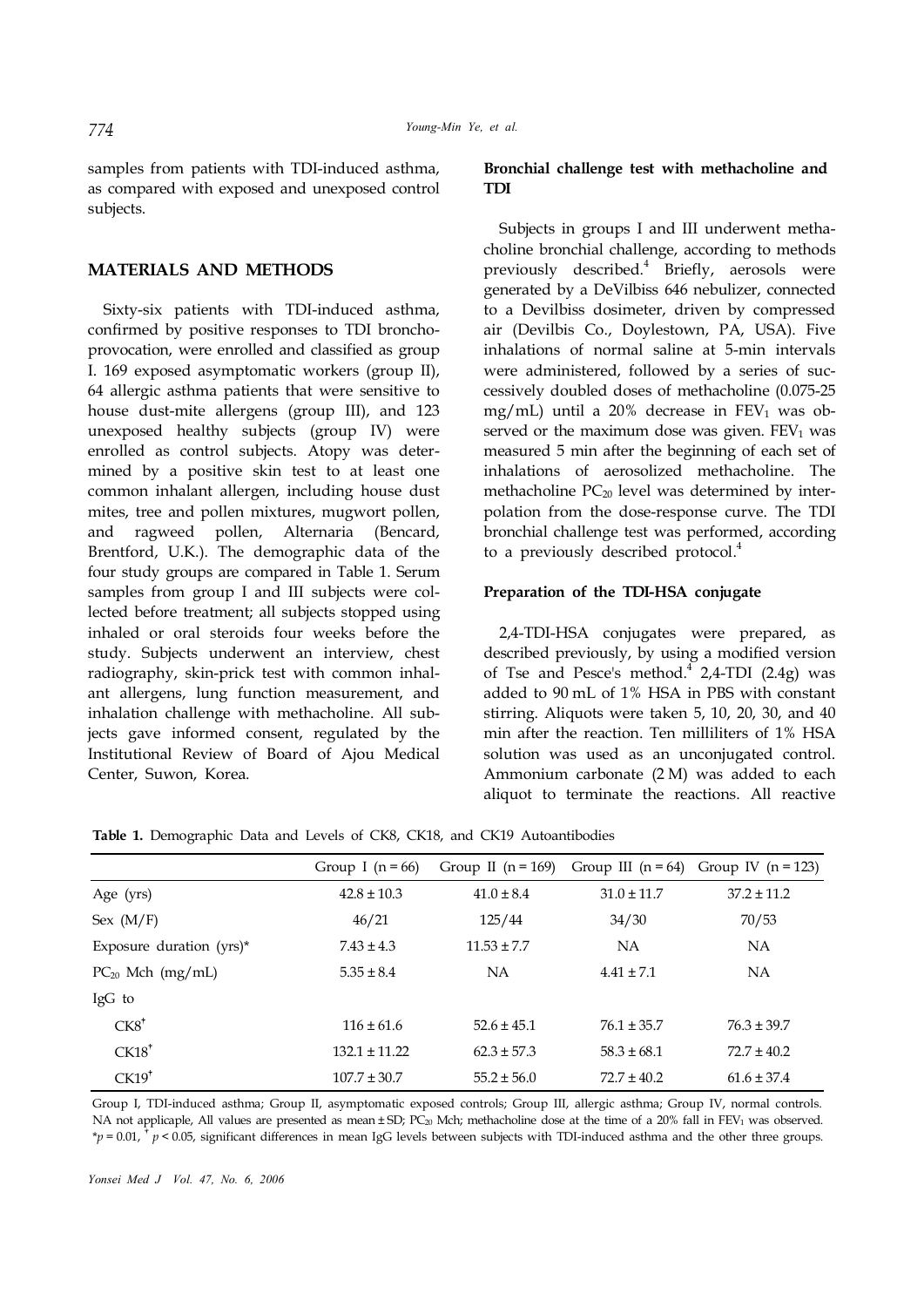samples were centrifuged at 3,000 g for 40 min at  $4^\circ$  to remove unreactive TDI. They were extensively dialyzed for three days against 0.1 mol/L ammonium carbonate and precipitated with an equal volume of 20% trichloroacetic acid. Samples were then redissolved in 1 mol/L sodium hydroxide and dialyzed with 4 L of deionized water for one day. When the degree of substitution was determined by a modified Gutmann assay, the molar ratio was 5. The protein content of a conjugated sample was determined by the Lowery method. All reagents used for the preparation of TDI-HSA conjugates were purchased from Sigma Chemical Co. (St Louis, MO, USA).

# **ELISAs to measure anti-TDI-HAS IgG and IgE antibodies**

The serum IgG level was detected by ELISA, as described previously. 4 In brief, after 1 μg of TDI-HSA conjugate or mock conjugate was dissolved in sodium bicarbonate buffer (pH 9.5), it was coated onto an ELISA plate individually (Corning, New York, NY, USA) at  $4^{\circ}$ . After washing with PBS-Tween 20 (PBS-T), 350 μL of blocking buffer (PBS that contained 1% BSA and 0.1% Tween 20) was added. Serum from patient or control subjects was diluted  $1:5$  for IgG and  $1:3$  for IgE in the preliminary experiments. 50 μL of diluted serum was incubated for 1 hr at  $37^{\circ}$  in both TDI-HSAand HSA-coated wells, which were then washed three times. Peroxidase-conjugated anti-IgG (1 : 2000 v/v, 50 μL; Sigma) or biotin-conjugated anti-IgE antibody  $(1:200 \text{ v/v}$ , Sigma) was added to each well, incubated for 1 hr at room temperature, and washed with PBST. 100 μL of streptavidinperoxidase was added to each IgE-ELISA well for 30 min of incubation at  $37^{\circ}$ C. Then,  $100 \mu$ L of substrate solution, dissolved in substrate buffer (3,3', 5,5' tetramethylbenzidine, Sigma), was added. After 15 min of incubation at  $37^{\circ}$ , the reactions were stopped with the addition of  $2.5 N H_2SO_4$ . Absorbance values were read, using an ELISA reader at 405/450 nm. The final absorbance of each sample was normalized by subtracting the HSA-coated value from the TDI-HSA-coated value. The positive cutoff value (0.18 for IgG, and 0.13 for IgE) was determined to be the mean absorbance of 123 unexposed healthy control subjects plus 2 standard deviations (SD).

## **IgG autoantibodies to three CKs by ELISA**

Serum-specific IgG levels were detected by ELISA using  $50 \mu$ L of diluted  $(1:20)$  patient serum or negative control serum. This was determined to be the optimal concentration in the preliminary experiment. Prior to the addition of the serum, each well of the ELISA plates was coated with 100 ng/well of CK8, 18, and 19 (Research Diagnostics, Flanders, NJ, USA), dissolved in PBS, and was blocked with 200 μL of blocking buffer (PBS that contained 10% FBS). After 1 hour of incubation at room temperature, the plate was washed three times with PBS-T. Alkaline phosphatase-conjugated anti-human IgG (100 μL; Sigma), diluted to 1 : 10000 v/v with 10% FBS-PBS, was incubated for 1 hour at  $37^\circ$ , and was washed with PBS-T. PNPP (p-nitro-phenyl phosphate; Sigma) was added as the substrate. Reactions were stopped with the addition of 1N NaOH. The optical density of the solution was determined at 405 nm by using an ELISA reader. The final absorbance was determined by subtracting the absorbance of the uncoated well. Each absorbance was presented in arbitrary units, based on the standard curve, which was derived from serial dilutions of the pooled serum samples with high levels of CK8, CK18, and CK19 autoantibodies. The positive cutoff value was determined as the mean absorbance of 123 unexposed healthy control subjects plus 2 SD.

## **ELISA inhibition test**

Increasing amounts (0.1-100 μg/mL) of each CK were dissolved in the blocking solution (PBS that contained 0.005% Tween 20 and 0.5% nonfat dry milk) and incubated for 1 hour with pooled serum samples from patients with TDI-induced asthma, who had high IgG levels. Then the CK-added samples were added to the wells of the antigencoated microtiter plates, and ELISA experiments were repeated as described above. The percentage of inhibition was calculated as follows: % inhibition =  $100 \times (1-\text{absorbane with } \text{inhibitor})/(ab$ sorbance without inhibitor).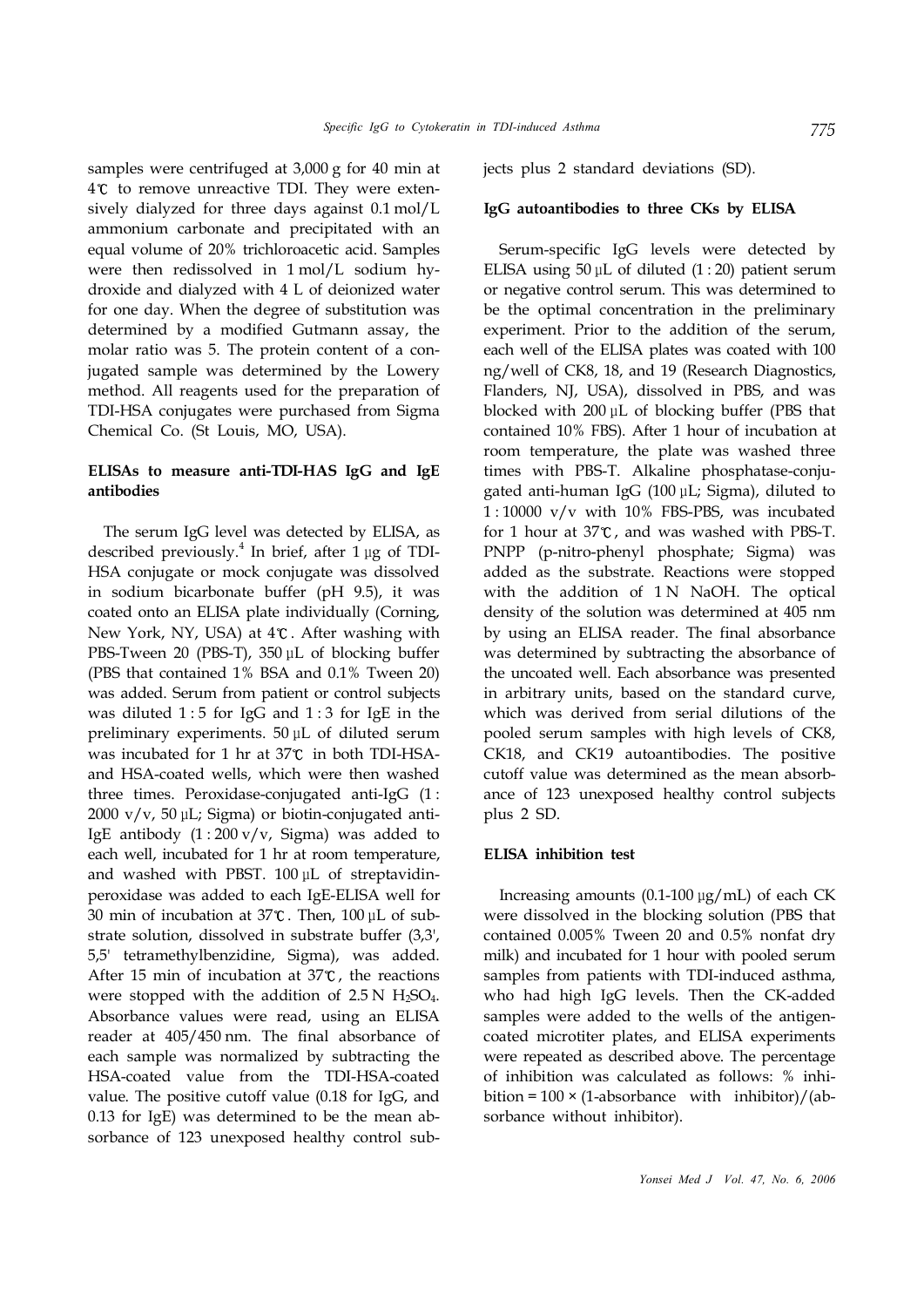## **CK immunoblots**

Recombinant cytokeratins in 30 mM TRIS hydrochloride, 2 mM EDTA, 9.5 M urea, 2 mM DTT, and 10 mM methylammonium chloride (pH 8.0) were separated by discontinuous SDS-polyacrylamide gel electrophoresis (PAGE), using a 4-20% Trisglycine gradient gel (Invitrogen, Carlsbad, CA, USA). After electrophoresis, proteins were transferred onto a polyvinylidene difluoride membrane (Millipore, Billerica, Mass, USA) and blocked with 5% nonfat milk. After the transfer, membrane strips were probed with monoclonal antibody to CK8, CK18, and CK19 (Sigma) at a 1 : 20 dilution for 3 hours at room temperature. After washing, each membrane strip was incubated with alkaline phosphatase-conjugated goat anti-human IgG (Sigma) for 1 hour at room temperature. The membrane strips were washed again and then stained with nitroblue tetrazolium/5-bromo-4-chloro-3 indoyl phosphate (Sigma). The intensity was measured using a densitometer and presented as the relative intensity.

# **Measurement of antinuclear antibody (ANA)**

ANA autoantibodies were detected, using Hep Scan ANA in the serum samples from patients with TDI-induced asthma and diagnostic kits (BL Diagnostika, Hamburg, Germany), according to manufacturer's instructions.

#### **Statistical analysis**

The ANOVA test, followed by a post hoc Scheffe test, was applied to compare demographic data and the mean level of CK8, CK18, and CK19 autoantibodies among the four study groups. The Student's t-test was applied to compare  $PC_{20}$ methacholine dose, according to the presence of specific CK autoantibodies. These continuous variables did not have a normal distribution and were log-transformed. They were presented in their original scale. The cross-tab analysis was applied to compare the prevalence of specific CK autoantibodies with specific antibodies to TDI-HSA conjugate or with laboratory findings. A *p*value of 0.05 or less was regarded as statistically significant.

# **RESULTS**

#### **CK8, 18, and 19 autoantibodies**

Fig. 1 shows the IgG levels for CK8 (Fig. 1A), CK18 (Fig. 1B), and CK19 (Fig. 1C), obtained by ELISA, in the four study groups. When the autoantibody levels for the three CKs were compared, there were significant differences among the four groups. Autoantibody levels to the three CKs were significantly higher in group I than in the three control groups  $(p < 0.05$ , respectively; Table 1). In group I, CK18 and CK19 (26.2% each) auto



**Fig. 1.** Detection of CK8 (A), CK18 (B), and CK19 (C) autoantibodies by ELISA in serum samples from the four subject groups. Group I, patients with TDI-induced asthma; group II, asymptomatic exposed workers; group III, patients with allergic asthma; and group IV, healthy control subjects. Horizontal bars indicate positive cutoff values. The ANOVA and post hoc Scheffe test were applied to compare the level of specific IgG to CKs 8, 18, and 19 among the four study groups.

*Yonsei Med J Vol. 47, No. 6, 2006*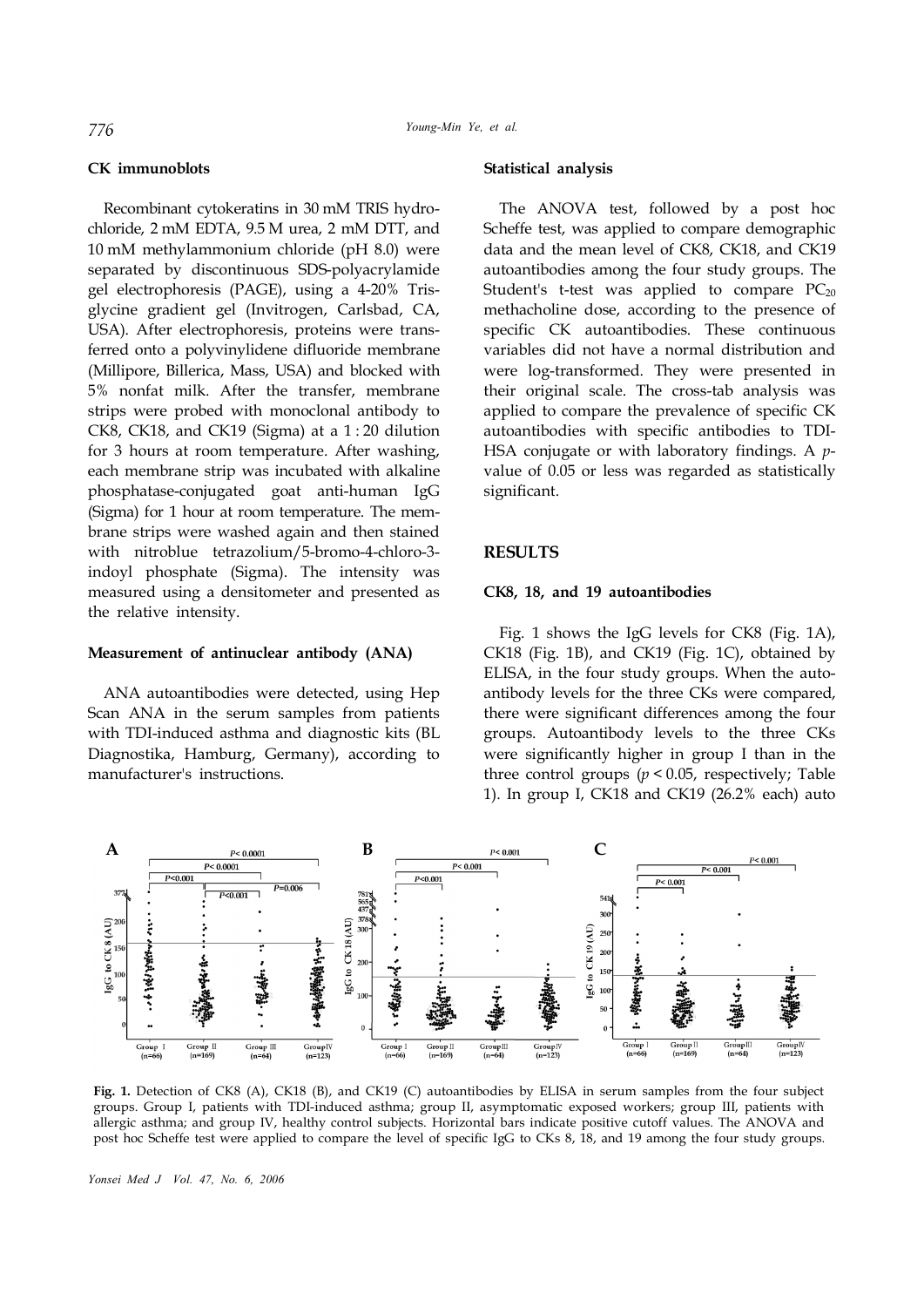antibodies were more prevalent than those of CK8 (18.5%). These values were significantly higher than those of groups II, III, and IV  $(p < 0.05$ , Table 2).

# **Association of anti-TDI-HSA antibodies and clinical parameters**

The prevalence of CK autoantibodies was not

significantly associated with that of anti-TDI-HSA antibodies and clinical parameters such as sex, atopy, smoking status, and ANA in patients with TDI-induced asthma (*p* > 0.05; Tables 3, 4). In group I, the  $PC_{20}$  methacholine doses were low in patients with CK autoantibodies, although the significances were not documented (for IgG to CK8  $1.97 \pm 3.6$  vs  $5.99 \pm 8.9$ ,  $p = 0.051$ , for IgG to

**Table 2.** Prevalence of CK8, CK18, and CK19 Autoantibodies in Serum

|                         | Group I ( $n = 66$ ) |                |               | Group II ( $n = 169$ ) Group III ( $n = 64$ ) Group IV ( $n = 123$ ) | $p^*$        |
|-------------------------|----------------------|----------------|---------------|----------------------------------------------------------------------|--------------|
| Specific IgG to         |                      |                |               |                                                                      |              |
| CK <sub>8</sub>         | 12 $(18.5\%)^a$      | 8 $(4.7\%)^b$  | 2 $(3.1\%)^b$ | 4 $(3.3\%)^b$                                                        | ${}_{0.001}$ |
| CK 18                   | 17 $(26.2\%)^c$      | 11 $(6.5\%)^d$ | 3 $(4.7\%)^d$ | 4 $(3.3\%)^d$                                                        | ${}_{0.001}$ |
| CK 19                   | 17 $(26.2\%)^e$      | 10 $(5.9\%)^f$ | 2 $(3.1\%)^t$ | 4 $(3.3\%)^t$                                                        | ${}_{0.001}$ |
| Specific IgG to TDI-HSA | 11 $(16.7%)$         | $9(5.3\%)$     | $0(0\%)$      | $1(0.8\%)$                                                           | ${}_{0.001}$ |
| Specific IgE to TDI-HSA | 5(7.6%)              | $1(0.6\%)$     | $0(0\%)$      | $0(0\%)$                                                             | 0.002        |

\*Statistical significance was evaluated by Pearson's chi-square test between patients in groups I and II.

<sup>a-f</sup>The same letters indicate a non-significant difference between groups, based on the Pearson's chi-square test and Fisher's exact test.

**Table 3.** Association of Specific CK Autoantibodies with Clinical Parameters and Anti-TDI-HSA Antibodies in 66 Patients with TDI-induced Asthma

|                                     |                | CK 8           |                | <b>CK 18</b>   | CK 19          |                |  |
|-------------------------------------|----------------|----------------|----------------|----------------|----------------|----------------|--|
| Parameters                          | Positive       | Negative       | Positive       | Negative       | Positive       | Negative       |  |
| ANA $(n = 53)$                      |                |                |                |                |                |                |  |
| Positive                            | $\overline{2}$ | $\mathfrak{B}$ | $\mathbf{1}$   | 4              | 1              | 4              |  |
| Negative                            | 9              | 39             | $15\,$         | 33             | 13             | 35             |  |
| Smoker $(n = 66)$                   |                |                |                |                |                |                |  |
| Current                             | 6              | 17             | 5              | $18\,$         | 6              | 17             |  |
| $Ex/N$ on                           | 6              | 37             | 12             | 30             | 11             | 32             |  |
| Sex $(n = 66)$                      |                |                |                |                |                |                |  |
| Male                                | 2              | 34             | $\overline{2}$ | 34             | 14             | 32             |  |
| Female                              | $\mathbf{1}$   | 19             | 6              | 14             | $\overline{4}$ | 16             |  |
| Atopy $(n = 64)$                    |                |                |                |                |                |                |  |
| Present                             | 4              | 19             | 5              | 18             | 5              | 18             |  |
| Absent                              | 7              | 28             | 11             | 24             | 11             | 24             |  |
| IgG to TDI-HSA $(n = 66)$           |                |                |                |                |                |                |  |
| Positive                            | $\overline{2}$ | 9              | $\overline{2}$ | 9              | $\mathbf{1}$   | 10             |  |
| Negative                            | 11             | 44             | 16             | 39             | 16             | 39             |  |
| IgE to TDI-HSA $(n = 66)$           |                |                |                |                |                |                |  |
| Positive                            | $\overline{2}$ | 3              | $\overline{2}$ | 3              | $\Omega$       | 5              |  |
| Negative                            | 11             | 50             | 16             | 45             | 17             | 44             |  |
| $PC_{20}$ methacholine dose (mg/mL) |                |                |                |                |                |                |  |
|                                     | $1.97 \pm 3.6$ | $5.99 \pm 8.9$ | $3.81 \pm 7.5$ | $5.93 \pm 8.7$ | $3.85 \pm 7.5$ | $5.91 \pm 8.7$ |  |

*Yonsei Med J Vol. 47, No. 6, 2006*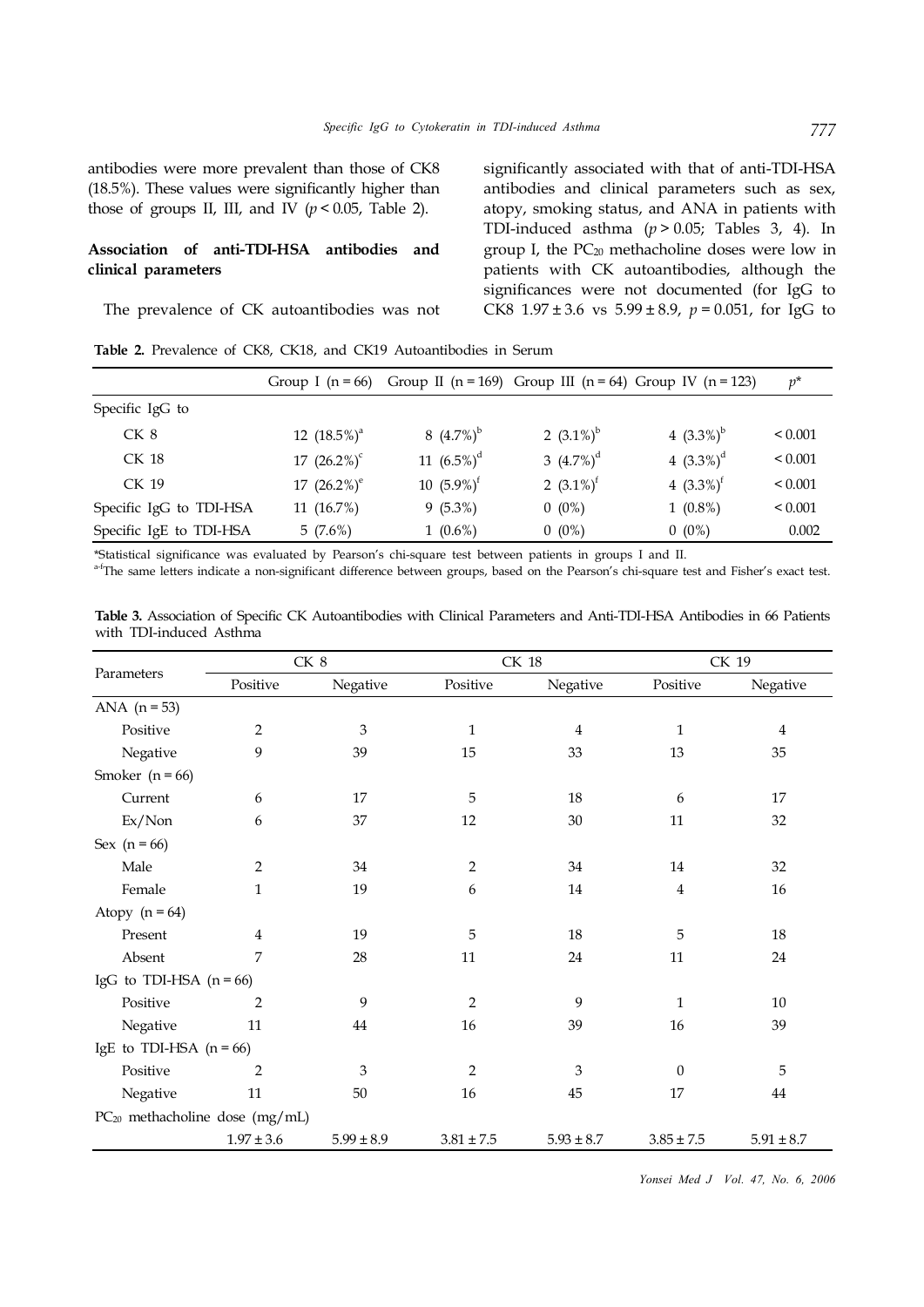

Fig. 2. ELISA inhibition test results for three cytokeratins - CK8 (A), CK18 (B), and CK19 (C) - with serial additions of each cytokeratin ( $\bigcirc$ , CK8; , CK18;  $\bigtriangleup$ , CK 19).



**Fig. 3.** Immunoblot analysis of recombinant CK8, CK18, and CK19, using serum samples from patients with TDI-induced asthma (TDI), unexposed healthy control subjects (NC), buffer-only samples or (B) monoclonal antibodies (M) to the three cytokeratins.

CK18 3.81 ± 7.5 vs 5.93±8.7, *p* > 0.05, for IgG to CK19 3.85 ± 7.5 vs 5.91±8.7, *p* > 0.05, Table 3). Among the subjects in group I, a significant association was noted between the prevalence of CK19 autoantibodies and the prevalence of CK8 and CK18 autoantibodies (*p* < 0.001; data not shown).

## **ELISA inhibition tests for the three CKs**

Fig. 2 shows the results of the ELISA inhibition test for subjects that tested positive for CK autoantibodies. Significant, dose-dependent inhibition was noted for each CK.

## **CK immunoblots**

Fig. 3 shows an immunoblot analysis of the

three CKs. Serum samples from patients with TDI-induced asthma, unexposed healthy control subjects, and buffer controls were compared with monoclonal antibodies to the three CKs. Specific binding to the three CKs was confirmed.

# **Sensitivity and specificity of CK autoantibodies in TDI-exposed workers**

Table 4 demonstrated the sensitivity, specificity, test efficiency, and positive and negative predictive values of specific CK autoantibodies and anti-TDI-HSA antibodies in the study subjects. The sensitivity and positive predictive value of CK18 and CK19 autoantibodies were higher than those of anti-TDI-HSA antibodies. Specificity, negative predictive value, and test efficiency were similar in these two groups.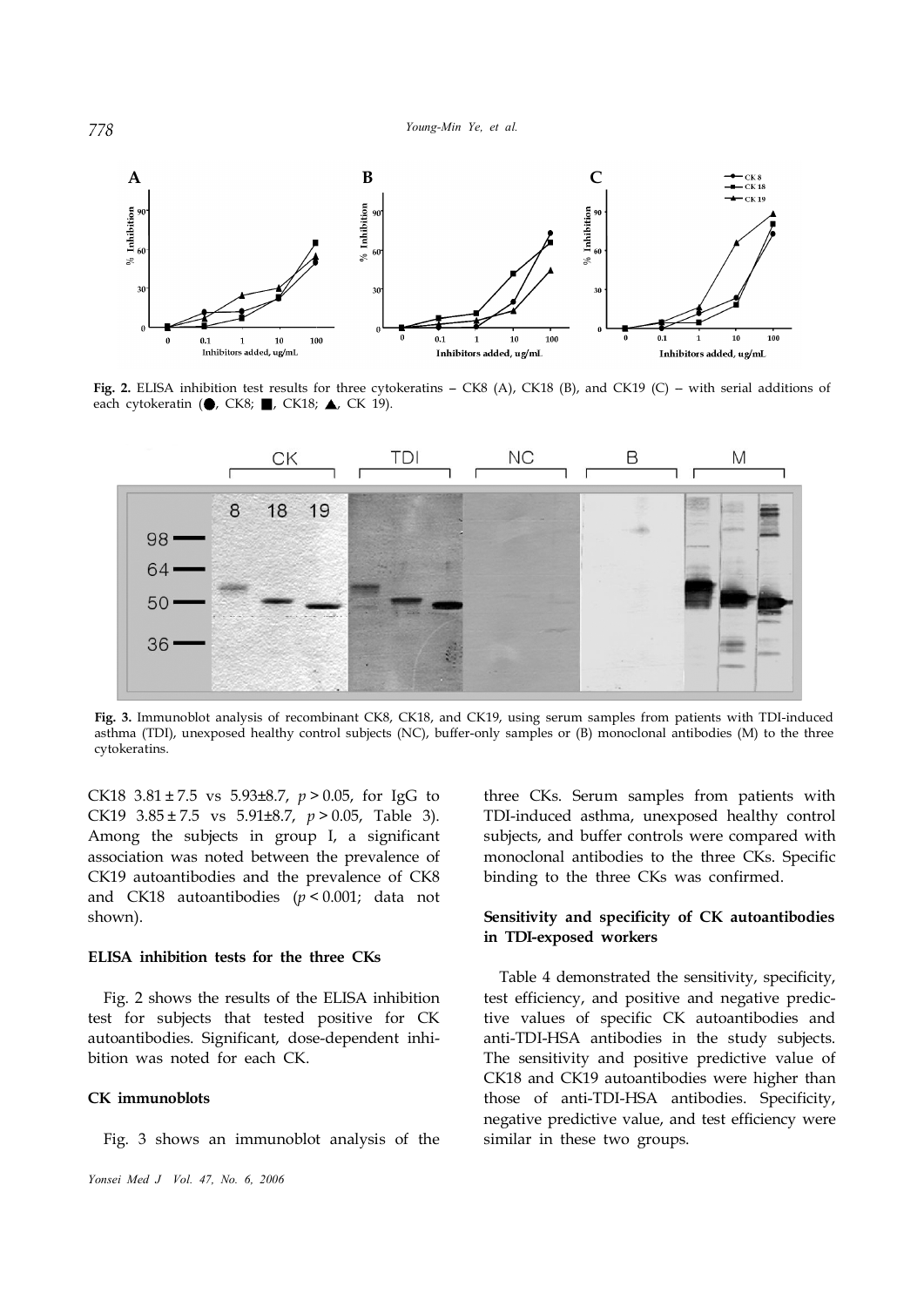|                         | TP | TN  | <b>FN</b> | FP | Sensitivity<br>$(\%)$ | Specificity<br>$(\%)$ | <b>NPV</b><br>(%) | <b>PPV</b><br>(%) | TE<br>(%) |
|-------------------------|----|-----|-----------|----|-----------------------|-----------------------|-------------------|-------------------|-----------|
| IgG to                  |    |     |           |    |                       |                       |                   |                   |           |
| CK 8                    | 12 | 161 | 54        | 8  | 18.2                  | 95.2                  | 74.9              | 60.0              | 73.6      |
| CK 18                   | 17 | 158 | 49        | 11 | 26.2                  | 93.5                  | 76.3              | 60.7              | 74.5      |
| CK 19                   | 17 | 159 | 49        | 10 | 26.2                  | 93.5                  | 76.4              | 62.9              | 74.9      |
| Specific IgE to TDI-HSA | 5  | 168 | 61        | 1  | 7.6                   | 99.4                  | 73.3              | 45.4              | 73.6      |
| Specific IgG to TDI-HSA | 11 | 159 | 56        | 9  | 16.4                  | 94.6                  | 74.0              | 55.0              | 72.3      |

**Table 4.** Sensitivity and Specificity of CK8, CK18, and CK19 Autoantibodies for Diagnosis of TDI-induced Asthma, Based on Bronchoprovocation Test Results in 235 TDI Exposed Workers

TP, true positive; TN, true negative; FN, false negative; FP, false positive; NPV, negative predictive value; PPV, positive predictive value; TE, test efficiency.

## **DISCUSSION**

In this study, higher autoantibody levels for the three epithelial CKs (CK8, CK18, and CK19) were detected in serum samples from patients with TDI-induced asthma than in asymptomatic exposed workers, in patients with allergic asthma and healthy unexposed control subjects. Among the three autoantibodies, those to CK18 and CK19 showed the highest sensitivities. Furthermore, the prevalence CK18 and CK19 autoantibodies were significantly higher in patients with TDI-induced asthma than in asymptomatic exposed workers, and their binding specificities were confirmed by ELISA inhibition tests. Based on the prevalence of anti-TDI-HSA antibodies observed in this study, we suggest that serum CK18 and CK19 autoantibodies might be used as serological markers for identifying patients with TDI-induced asthma among exposed workers, although the sensitivity was not high enough (26.2%).

Previous studies on the long-term prognosis of TDI-induced asthma suggest that early diagnosis of sensitized patients and immediate removal from the exposure could increase the likelihood of remission. However, an appreciable number of patients with TDI-induced asthma do not recover completely, even after avoidance and treatment.<sup>3,4,7</sup> Therefore, developing an early diagnostic marker based on serologic tests is essential in TDI-induced asthma. Although monocyte chemoattractant protein-1 (MCP-1) could be a sensitive test to identify diisocyanate (TDI, MDI,

or HDI) induced asthma,<sup>8</sup> this is not easy to repeat in a larger sample. Several investigators have detected anti-TDI-HSA IgE and IgG antibodies in serum samples from patients with TDI- induced asthma, using ELISA or RAST. The prevalence of anti-TDI-HSA IgE antibodies has proven quite variable between laboratories, and sensitivity to IgG was not high enough.<sup>4,9</sup> This study is the first to evaluate whether autoantibodies to major bronchial epithelial CKs can be applied to the identification of asthma patients exposed to a single type of isocyanate (patients with TDI-induced asthma vs. TDI-exposed, but asymptomatic workers), and sensitivity, specificity, positive and negative predictive value were compared with those of anti-TDI-HSA IgE and IgG antibodies. The sensitivities and positive predictive values of CK18 and CK19 autoantibodies were higher than those of anti-TDI-HSA IgE and IgG antibodies, while the specificities, negative predictive values, and test efficiencies were similar. Significant associations were not found between the prevalence of specific IgE and IgG antibodies. These findings suggest that autoantibodies to CK18 and CK19 may be used as a supplementary serologic markers to increase the diagnostic sensitivities of serum-specific antibody tests.

Several airway epithelial cell proteins can conjugate with diisocynates in vitro and *in vivo*. 6, CKs, major intracytoplasmic cytoskeleton proteins, are potential self-antigens, with a total of 20 human epithelial keratins, based on molecular weight and isoelectric point. Pairs of CKs seem to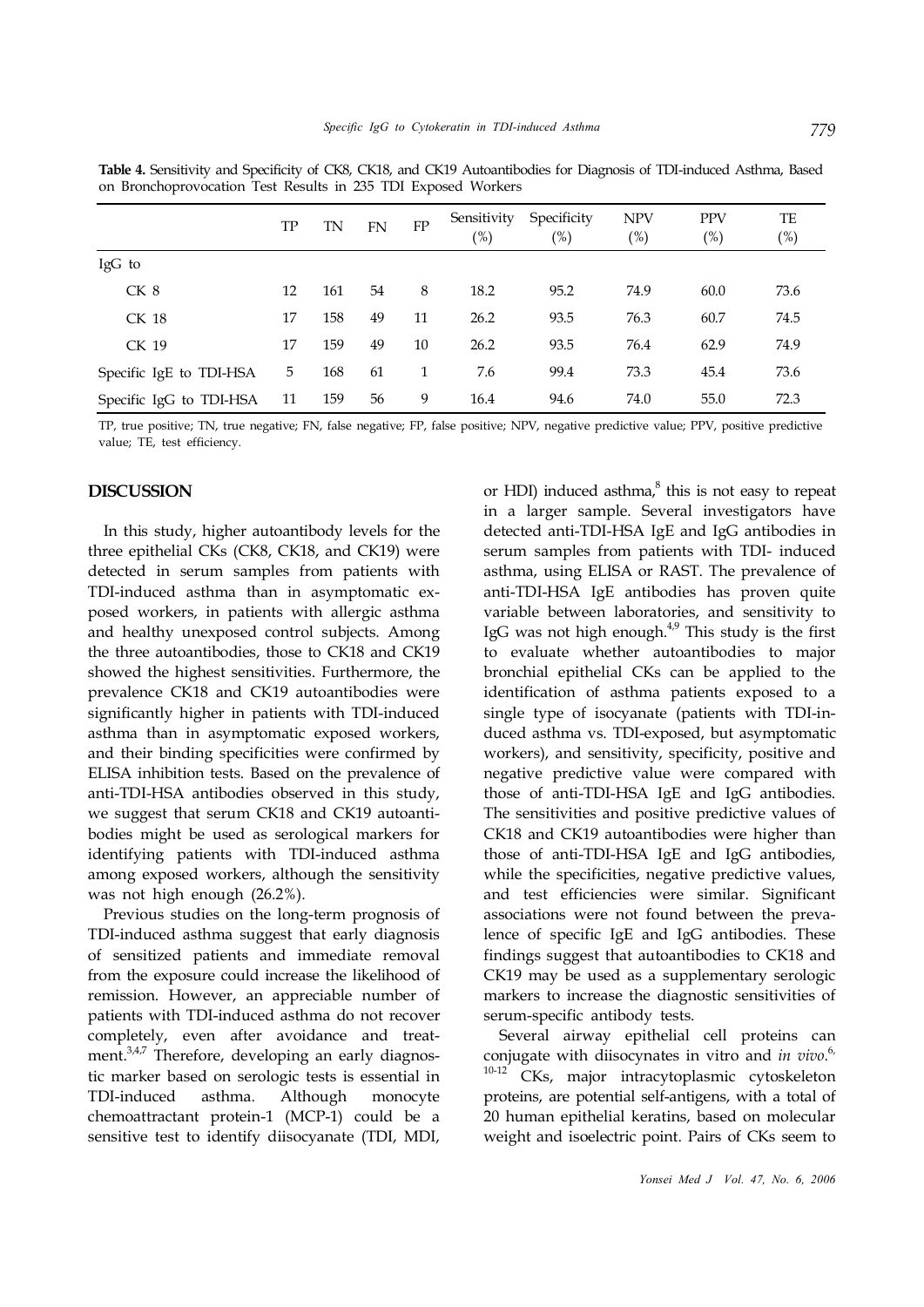be consistently coexpressed in different types of epithelial cells.<sup>13</sup> The three CKs applied in this study have been found in both bronchial and lung alveolar epithelial cells, which are the major target tissues of bronchial asthma. The prevalence of specific CK18 and CK19 autoantibodies were the same with similar inhibition potencies, according to the ELISA inhibition test.

CKs are normally located in the intracellular space and could gain access to the immune system after epithelial damage or cell death. The precise mechanism of their generation is still unknown, although several studies suggest that CKs are proteolyzed during cell apoptosis and can leak into the circulation as a soluble form, where they may serve as new epitopes for antibody generation.<sup>14-17</sup> In this study, high levels of specific CK autoantibodies were detected only in patients with TDI-induced asthma, not in those with allergic asthma. Therefore, these findings may not be derived from simple epithelial damage found in asthmatic airways. Among the patients with TDI-induced asthma, those who are more susceptible to epithelial damage by TDI exposure may develop serum-specific CK autoantibodies. In this study, because we found no association between these antibodies and the clinical characteristics of TDI-induced asthma, including asthma symptoms and duration of exposure, we could not speculate as to which patients would be susceptible. However, airway hyper-responsiveness to methacholine was more severe in patients with autoantibodies to any of the three CKs, despite marginal statistical significance.

Further studies are needed to investigate genetically susceptible markers for developing autoantibodies to specific CKs among workers exposed to TDI. How diisocyantes and human airway epithelial cells are involved in airway inflammation has not been studied fully.<sup>18</sup> HDI, conjugated with bronchial CK18, can induce T-cell proliferation and cytokine production in patients with diisocyanate asthma.<sup>9,18</sup> Further studies are needed to confirm whether the development of autoantibodies to specific CKs is an epiphenomenon of chronic airway damage occurring in patients with TDI-induced asthma or whether pathogenic or autoantibody-mediated mechanisms are involved.

In conclusion, we demonstrated circulating autoantibodies to three bronchial epithelial CKs (8, 18, and 19) in patients with TDI-induced asthma. Among these, autoantibodies to CK18 and 19 may be used as serological markers for the detection of TDI-induced asthma among workers with high-risk exposure. Further studies will be needed to investigate how these specific autoantibodies may be involved in the chronic, persistent airway inflammation found in TDIinduced asthma.

# **ACKNOWLEDGEMENTS**

The authors thank the International Isocyanate Institute for partially supporting investigators' salaries during the study period.

# **REFERENCES**

- 1. Park HS, Park JN, Kim JW, Kim SK. Clinical and immunological evaluation of isocyanate-exposed workers. J Korean Med Sci 1992;7:122-7.
- 2. Kim YY, Cho SH, Yoon HJ, Min KU, Back DM, Jung KC. Isocyanate-induced occupational asthma in Korea. Korean J Med 1994;47:439-54.
- 3. Park HS, Nahm DH. Prognostic factors for toluene diisocyanate-induced occupational asthma after removal from exposure. Clin Exp Allergy 1997;27:1145- 50.
- 4. Park HS, Kim HY, Nahm DH, Son JW, Kim YY. Specific IgG, but not specific IgE, antibodies to toluene diisocyanate-human serum albumin conjugate are associated with toluene diisocyanate bronchoprovocation test results. J Allergy Clin Immunol 1999;104:847- 51.
- 5. Wisnewski AV, Lemus R, Karol MH, Redlich CA. Isocyanate-conjugated human lung epithelial cell proteins: A link between exposure and asthma? J Allergy Clin Immunol 1999;104:341-7.
- 6. Choi JH, Nahm DH, Kim SH, Kim YS, Suh CH, Park HS, et al. Increased levels of IgG to cytokeratin 19 in sera of patients with toluene diisocyanate-induced asthma. Ann Allergy Asthma Immunol 2004;93:293-8.
- 7. Banks DE, Rando RJ, Barkman HW, Jr. Persistence of toluene diisocyanate-induced asthma despite negligible workplace exposures. Chest 1990;97:121-5.
- 8. Bernstein DI, Cartier A, Cote J, Malo JL, Boulet LP, Wanner M, et al. Diisocyanate antigen-stimulated monocyte chemoattractant protein-1 synthesis has greater test efficiency than specific antibodies for identification of diisocyanate asthma. Am J Respir Crit